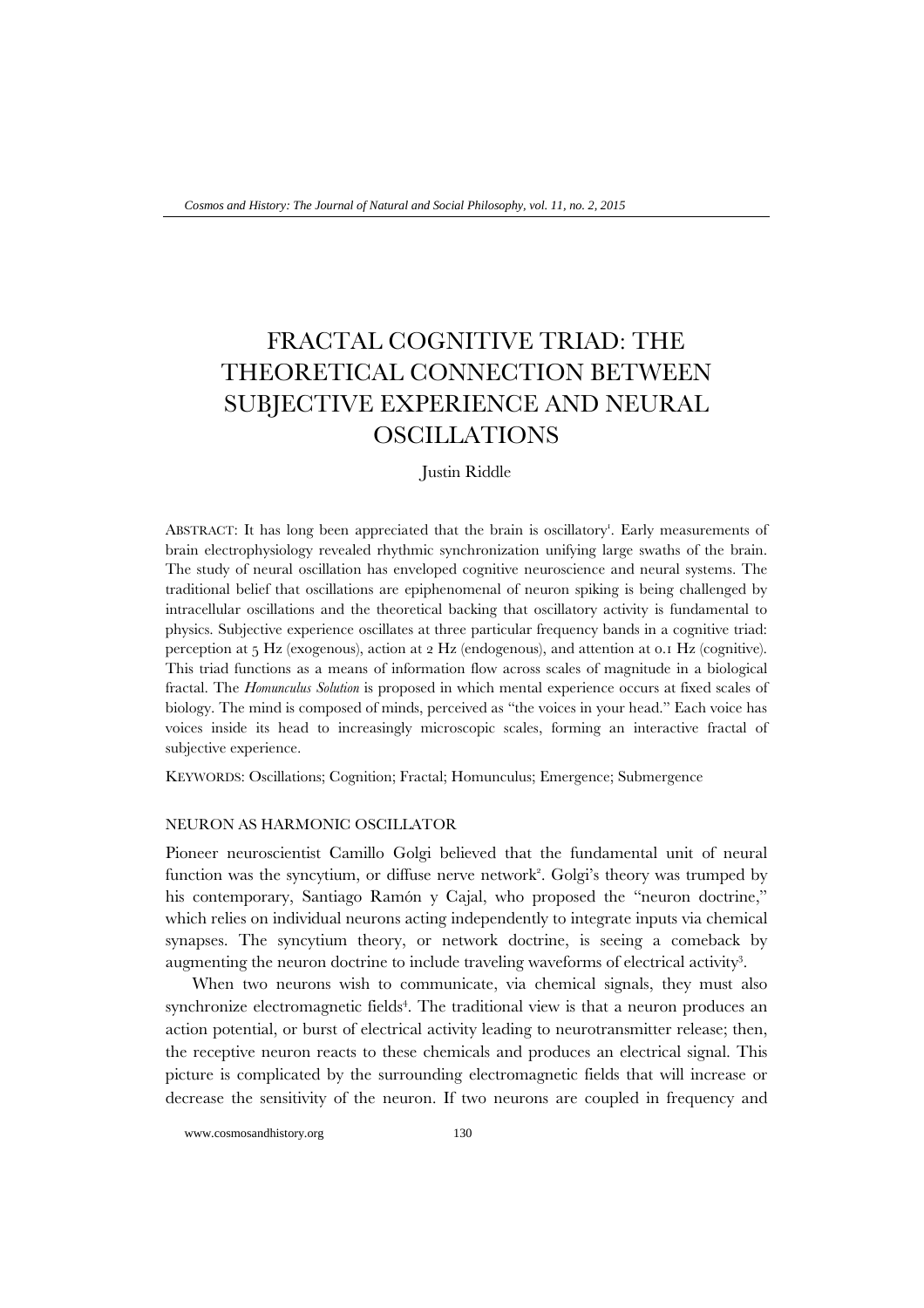aligned in phase, then signals sent during peak strength in local field potential will be maximally received. During the downswing, signals will be rendered ineffective. Pascal Fries coined the term windows of coherence and demonstrates that this principle is used to synchronize specific neurons and ignore others<sup>5</sup>.

Let us consider an example: A region of the frontal cortex directs attention to the left visual field. It synchronizes its oscillating local field potential with the region of the visual cortex that has information relevant to the left visual field. The visual cortex corresponding to the right visual field provides only distracting information; as a result, the frontal cortex desynchronizes with these neurons to reduce susceptibility to distraction. This effectively induces an attentional bias to the left visual field in the frontal cortex in order to orchestrate the appropriate behavioral response.

Oscillations can be generated by two neurons inhibiting each other. Say neuron A fires and inhibits neuron B; then, neuron B inhibits neuron  $A^6$ . This induces oscillation based on synaptic activity. Over time, neurons will tend to reach chaotic attractor states based on the timing of incoming inputs. Neuroscience dogma has relied on chemical synapse as the primary signaling mechanism in the brain; however, a new synapse has grown to prominence in the past couple decades<sup>7</sup>. It is the electrical synapse.

An electrical synapse, also known as a gap junction, is a direct electrical connection between two neurons. Channel proteins of the two neurons directly connect their intracellular space. This produces a direct flow of electrical potential between the two neurons. Neurons on distant sides of the brain linked directly via gap junctions synchronize electromagnetic fields for long-range communication<sup>8</sup>. Furthermore, gap junctions dynamically open and close, allowing for selective synchronization of brain regions. Under this light, each brain region does not only perform a specialized functional role, but also participates in a delocalized brain network. Some have theorized that the patterns of traveling coherence correspond to the mind moving around the brain. 9

## RHYTHMIC COGNITION: THINKING IN CIRCLES

Since neural oscillation is becoming fundamental to neuroscience, what then is the cognitive analog? In order to tie subjective experience to the body, also known as the mind-body problem or hard problem of consciousness, it must be acknowledged that cognition is dramatically rhythmic $10, 11$ . As you read this, is your leg or finger tapping away a beat? When deep in thought it is not uncommon to facilitate the process by tapping a rhythm with the fingers. When unconsciously tapping away at a desk, one will realize that this is a manifestation of rhythmic neural activity. Thought patterns take on rhythmic periods. As one ponder what to do with the day, there is a cyclical nature to this musing, and the narrator inside the head speaks with a particular time signature.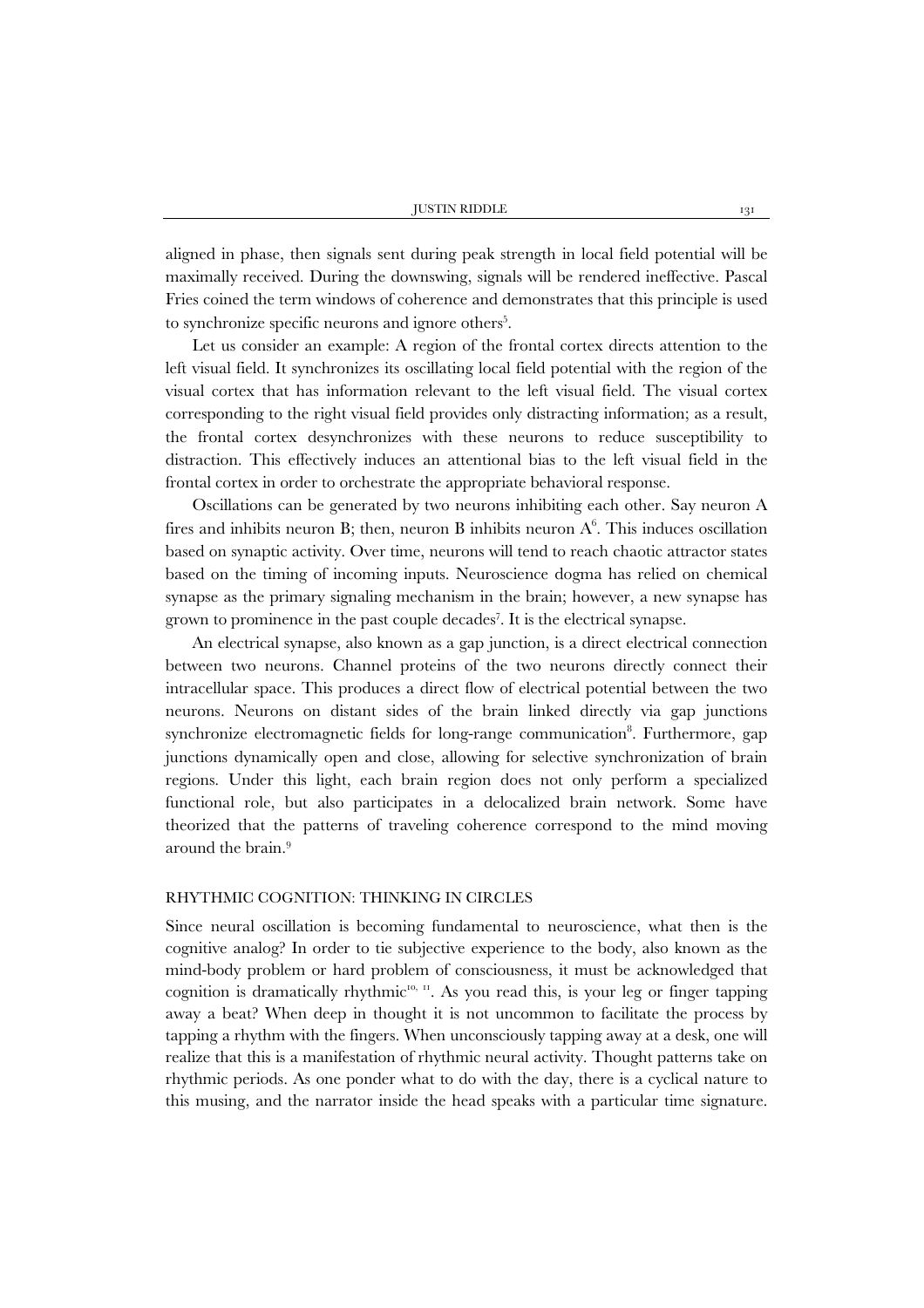While solving a difficult problem, the idea is played out multiple times in the head. Each time the problem is replayed, there is a new opportunity to connect the thought to new solutions.

Then there is music. Why do humans love music so much? This is a nontrivial question. Music taps into the nature of humanity because of its rhythmic nature. Some people work at high speed and enjoy music that is equally fast. When people go for a run, they tend to have a certain playlist of music that sets their pace. When performing an action accompanied by music, the optimal beat is the one that best synchronizes with the mood of the listener. The increasing popularity of electronic trance music is due to its ability to entrain slow brain oscillations. Large gatherings, such as the Electric Daisy Carnival, witness tens of thousands of people dancing in synchrony. These festivals resemble the ancient traditions of tribal drum circles, accompanied by ecstatic dancing, for religious purposes.

An astonishing repercussion of neural oscillations is that musical memory is extremely resilient. In fact, musical memory survives Alzheimer's disease and breaks through deep levels of dementia<sup>12</sup>. Dan Cohen went to nursing homes where elderly patients were unresponsive, despondent, and had little ability to recall their childhood13. He administered headphones and played music from their era. Suddenly, memories came flooding back. Moods shifted toward joy. The elderly became responsive and communicative once again.

Headaches also profoundly demonstrate the rhythmic nature of thought $^{14}$ . When one has a headache, one can feel a pulsating sensation in the brain region affected. It does not take much to end up with an overly synchronized brain region. Isolated cases of seizures are quite common—about 1 in 10 humans—as normal cognition is on a spectrum from recurrent, intense thinking to a headache to a migraine to a seizure. When a seizure occurs in healthy adults, the cause is usually stress related. As an externally generated feeling of panic rises, fear replays in the mind repeatedly. The stress feeds recurrent neural connections. After enough rumination, this brain oscillation takes on a life of its own. The electrical nature of this thought rages in the brain. Neurons synchronize pathologically, and the growing oscillation pillages the ongoing activity of nearby brain regions until it consumes the entire brain. Before a tonic-clonic seizure hits, it has built up for quite some time, and the conscious mind feels its progression. Epileptic patients learn to recognize when seizure activity starts to spread. When the seizure reaches its climax, the whole brain is consumed in a single oscillatory rhythm. In the tonic phase, the whole brain activates and all the muscles in the body lock up. Then, in the clonic phase, the whole brain relaxes and the body goes limp. Then tonic, then clonic, then tonic, then clonic, and repeat until the brain winds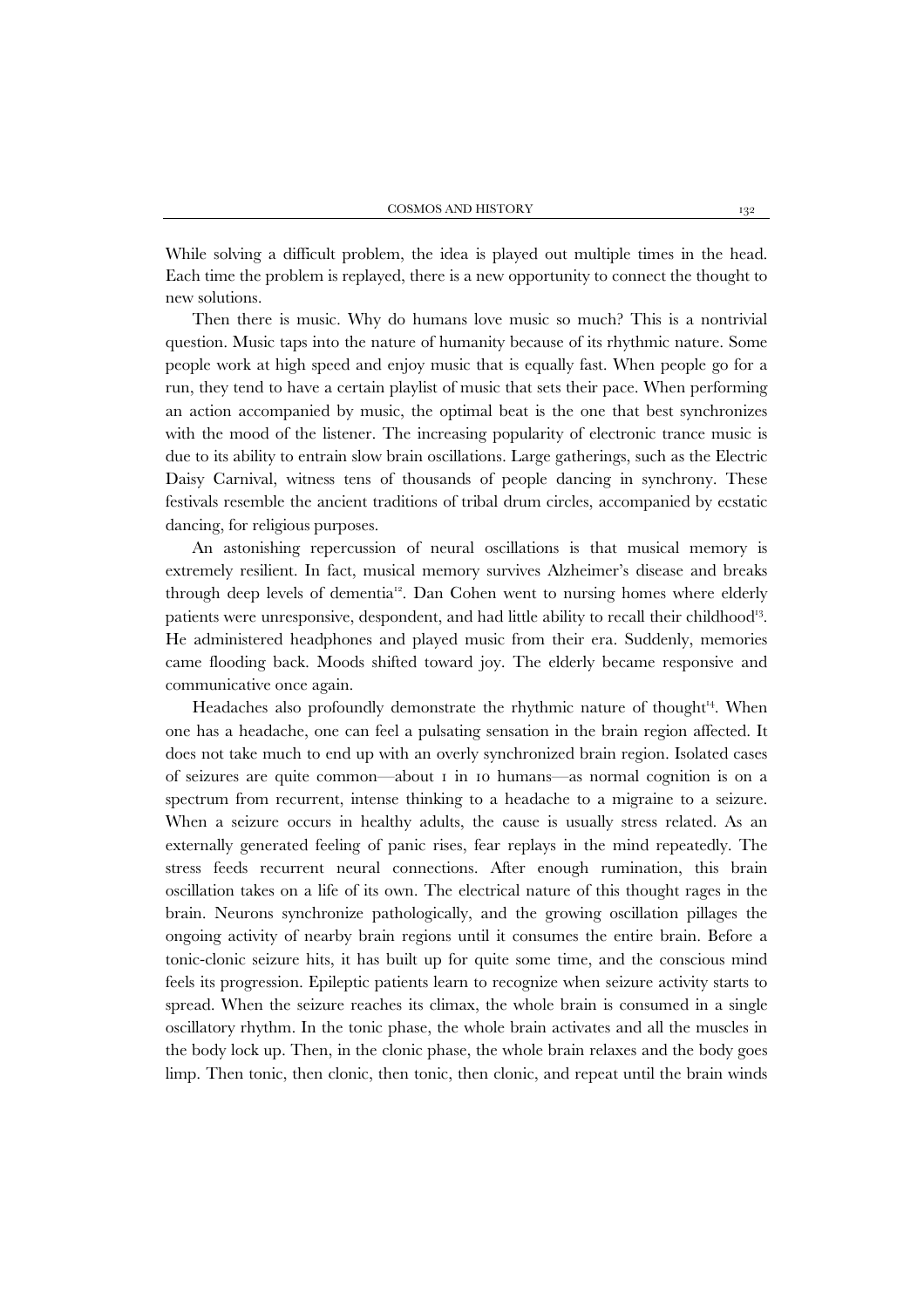down through exhaustion. When someone undergoes a seizure, the rhythmic activity of the brain is clearly visible.

#### FREQUENCY BAND OF SUBJECTIVE EXPERIENCE

Where in the frequency domain is human subjective experience? It occurs at the scale of the whole brain, in a triple resonance band that is intuitively experienced. This is the Cognitive Triad (figure 1).



Figure 1. Frequency specific information transfer. Coupling occurs strongest between frequency bands of the same color. Human subjective experience is at the level of the whole brain

The fastest of these bands, theta  $(\theta, 4-7 \text{ Hz})$ , corresponds to perceptual awareness of incoming environmental stimuli<sup>15</sup>. Theta binds the details of sensory experience, emerging from dedicated modules of the brain, into gestalt perceptions. In the Cognitive Triad, updates in perception occur about five times per second. Theta frequency has neural correlates in the hippocampus and the neurotransmitter  $acetylcholine<sup>15,16</sup>$ .

The middle frequency band, delta  $(\Delta, 0.5-2 \text{ Hz})$ , drives actions, motivations, and decision-making. When performing a task, the brain orchestrates this behavior in delta frequency<sup>17</sup>. This frequency is linked to dopamine and activity in the prefrontal cortex. About twice per second, the human mind consciously experiences a choice to do something.

The slower frequency band, slow1 (0.1-0.5 Hz), is the rate of epiphany, insight, and perspective-shifts. During meditation, one tries to open the mind and achieve greater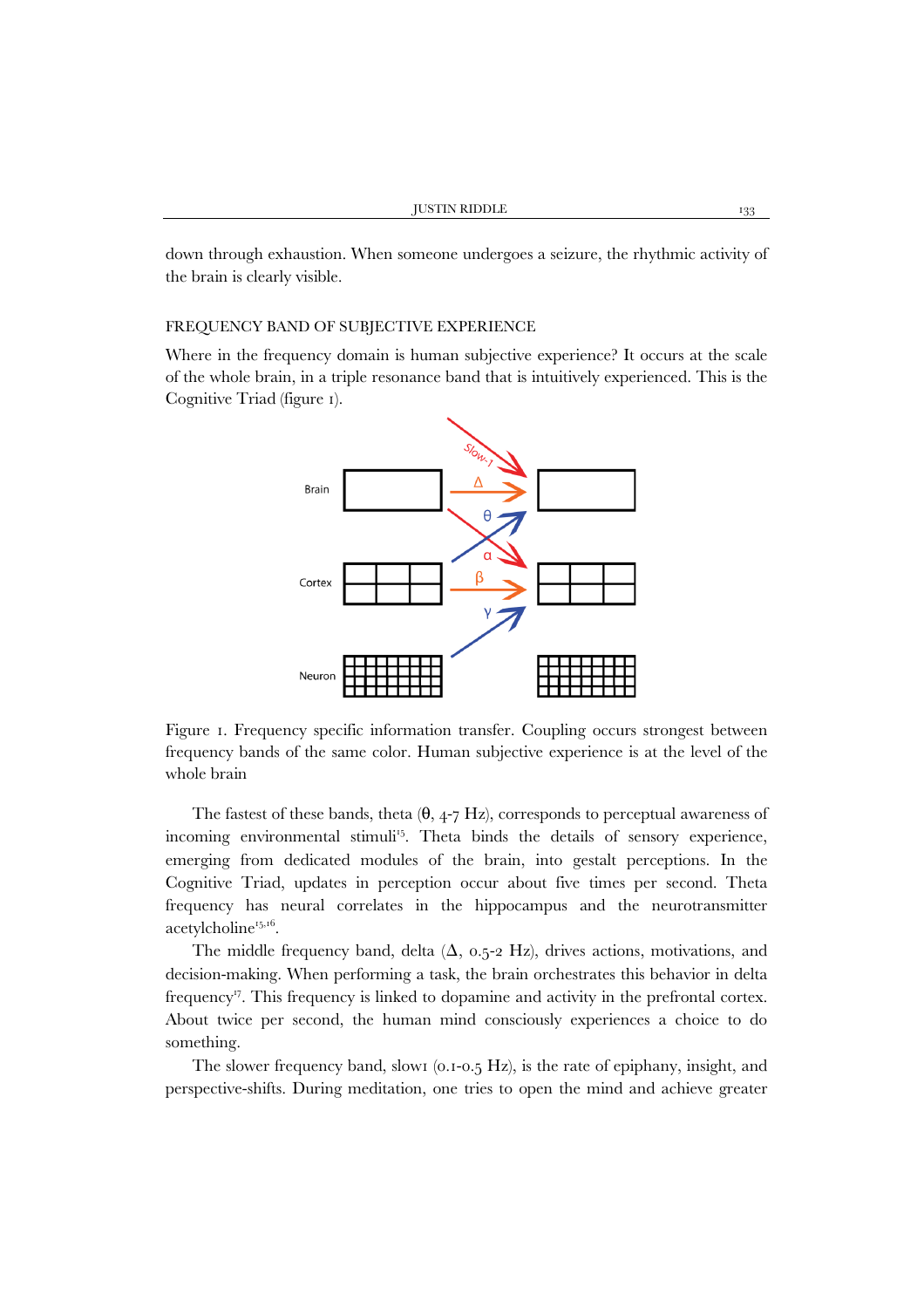attentional control through mastery of mind-wandering. Meditation is naturally linked to this frequency through breathing. If frustrated while working on a problem, one solution is to take a deep breath and access the naturally occurring slow1 frequency. Slow1 oscillation is linked to default mode network activity and loops between the thalamus and cortex<sup>18, 19</sup>.

### FASTER BRAIN: HARMONICS IN GAMMA/BETA/ALPHA

Directly beneath the level of human subjective experience—in theta, delta, and slow1 is the level of specific regions, or modules, of the brain. There is a correspondence between the Cognitive Triad of the entire brain and that of brain modules at gamma (γ, 30-60 Hz), beta (β, 15-30 Hz), and alpha ( $\alpha$ , 8-14 Hz) such that theta-gamma, deltabeta, and slow1-alpha are observed to be coupled and serve a similar cognitive role. The two frequencies can be coupled via harmonics, where the fast frequency is nested inside the slow frequency, or in phase amplitude coupling, where the phase of the slower frequency determines the amplitude of the faster. As an example, the theta-gamma code is coordinated such that the phase of the theta frequency is correlated with gamma amplitude<sup>20</sup>. At the peak of theta, there will be a burst of gamma activity. Then, at the trough of the theta frequency, there will be subdued activity in the gamma band.

Theta-gamma coupling encodes specific sensory information, in gamma band, into an integrated gestalt, in theta band. For example, a mouse is walking along a maze. Each position in the maze has neurons that activate to say that the mouse is in this position. As the mouse moves through space, a sequence of these "place cells" activate. The theta frequency plays the story of the mouse's location as it moves from position A to B to C to D to  $E^{21, 22}$ . As the mouse moves into location B, the theta cycle plays the sequence of firing A-B-C in gamma frequency. Once the mouse enters location C, the theta cycle plays B-C-D in gamma. Once the mouse reaches location D, the theta cycle plays C-D-E in gamma. The theta-gamma code binds positions in space at gamma frequency into a gestalt trajectory of movement in theta.

When one wishes to remember a trip to a restaurant, there will be brain regions that correspond to particular colors, shapes, faces, locations, etc. These simple perceptions will all be activated in gamma frequency and bound together in theta frequency. Each theta cycle represents an entire object, where the gamma frequency has all the details and qualities of that object<sup>23</sup>. When telling a story, each event in the story is encoded in gamma frequency and bound together in theta frequency. In summary, brain regions will synchronize their gamma activity to represent details, and the theta cycle binds those patterns into a gestalt.

In human perceptual experience, about 5 new *things* reach awareness per second. Each of these things has plenty of details and clearly the background setting of is highly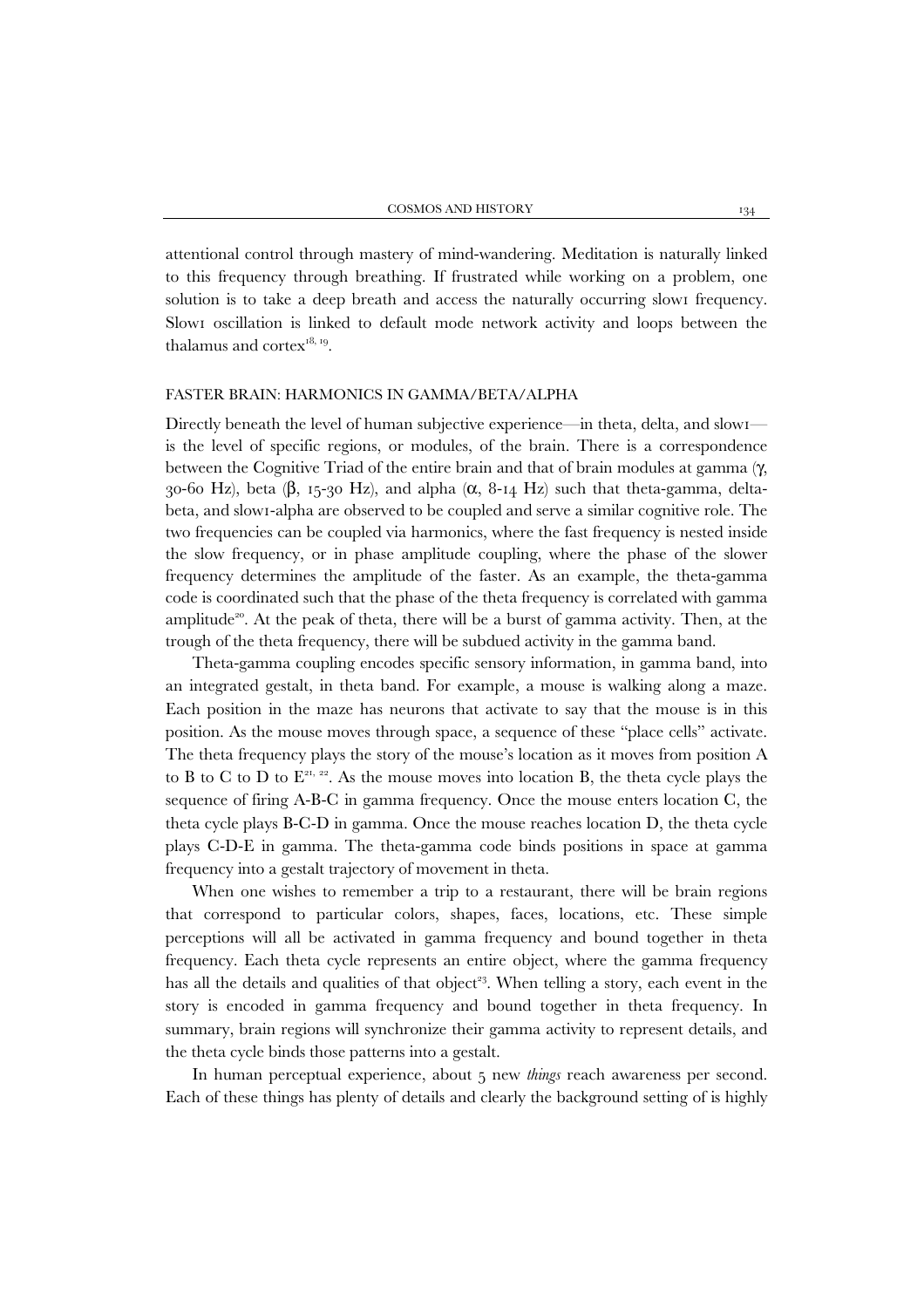detailed. However, the number of gestalt perceptions striking conscious awareness is quite limited. For a demonstration of the sparsity of perceptual awareness, dramatic changes in perception go completely unnoticed, called change blindness<sup> $24$ </sup>.

The beta band corresponds most predominantly to inhibition and the GABA neurotransmitter<sup>25</sup>. Beta acts as a regulator of gamma<sup>26</sup>. When beta activates, it silences gamma synchrony. Delta frequency is the hallmark of evidence-accumulation in decision-making, which works together with beta frequency for response preparation<sup>27</sup>. As you seek a goal in delta, the necessary inhibition is coordinated in beta to suppress distracting sensory data.

Alpha is a correlate of attention, inhibiting distraction, and mind-wandering in thalamocortical loops just like slow $1^{28, 29}$ . When you close your eyes, alpha activity consumes the brain. The default mode network (DMN) is a system of brain regions that activate when the mind is at rest, or not performing a task. DMN activity is linked to ongoing alpha activity and switching between DMN and other networks at the rate of slow1. The frontal-parietal (FP) network is primarily activated by a cognitive task and is associated with delta-beta activity. The slow1 oscillation, at about 0.1 Hz, sets the timing of switching between task-negative DMN and task-positive FP network<sup>18</sup>. This oscillation is most representative of the whole brain's mode of activity, which includes dramatic shifts in subjective experience, from mind-wandering to active thinking.

#### TESTING THE THEORY: BRAIN STIMULATION & NEUROIMAGING

The best avenue to study the Fractal Cognitive Triad is brain imaging and neurostimulation. The methodologies that record electromagnetic oscillations in the human brain are electroencephalogram (EEG), magnetoencephalogram (MEG), and electrocorticography (ECoG). Functional magnetic resonance imaging (fMRI) also studies neural oscillations at slower frequencies, near 0.1 Hz, but in terms of demands for freshly oxygenated blood. These technologies are augmented by brain stimulations that entrain oscillations or disrupt/reset/boost ongoing oscillations. Transcranial alternating current stimulation (tACS) introduces a sinusoidal current into the brain that drives neurons at its frequency. Transcranial magnetic stimulation (TMS) applies a high intensity magnetic field to the brain for a brief period of time, less than a millisecond. Since the stimulation is quite brief, a series of TMS pulses can be delivered at a specific frequency that boosts natural oscillations<sup>30</sup>. Pairing tACS or TMS with EEG or fMRI can alter oscillations during a cognitive task and provide causal manipulation of frequencies of interest. Cognitive neuroscientists are currently testing similar theories to Fractal Cognitive Triad, but this theory provides a needed overarching model of oscillatory cognition. The distinction between theta-gamma for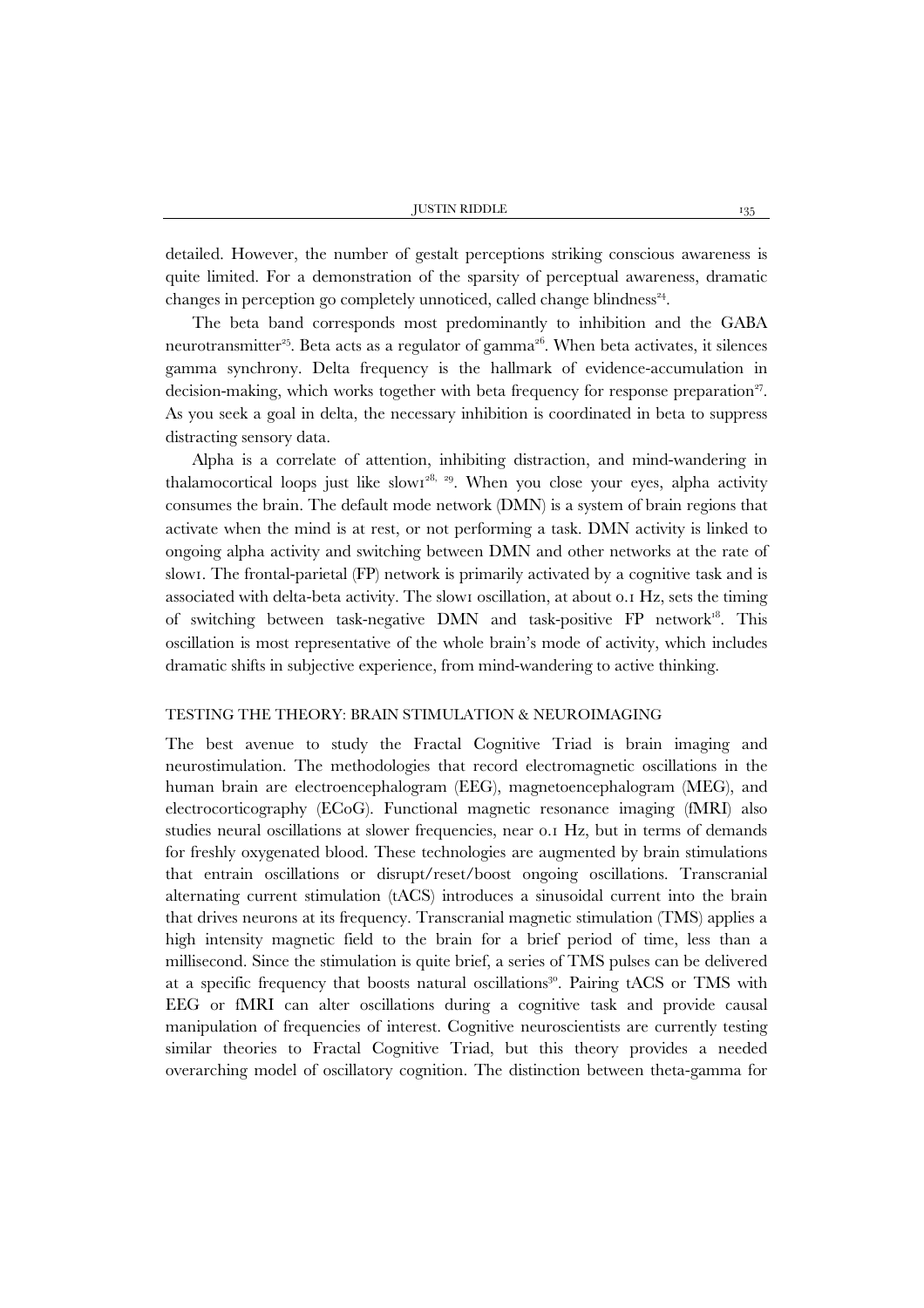bottom-up processing and delta-beta for top-down processing has received the most attention thus  $far^{31, 32, 33, 34, 35}$ .

#### WHAT GOES UP MUST COME DOWN: EMERGENCE & SUBMERGENCE

A fundamental assumption of the Fractal Cognitive Triad is that causality occurs at many scales of biology. It is often assumed in science that the microscopic level of physics is the only level of causality (figure  $2A$ )<sup>36</sup>. Cells, proteins, molecules, and the mind are all elaborate illusions $37$ . Everything is dependent on the fundamentally small scale. This undervalues the study of slow frequencies and explains the early resistance to neural network theories.



Figure 2. A) No emergence says causality is at the fundamental level of physics. B) Weak emergence allows for new structures with supervenient macrostates. C) Strong emergence adds downward causation from macro to micro.

Mark Bedau supports the notion that weak emergent structures, such as a tornado from air particles, have macrostates that are supervenient to the underlying microstate38. An analogy helpful in understanding the role of weak emergence comes from levels of abstraction in computer science. When writing a program in Java, a computing language, you do not worry about the 0s and 1s underlying the computer architecture. Each line of code is compiled into operations at the level of circuits and binary at the fundamental level, but there are levels of abstraction along the way that mask out the fine details. This is a perfect model of weak emergence. In this analogy the mind is like the Facebook application, creating friendships and "liking" content, while the brain is the Java code that executes these programs. The biological infrastructure of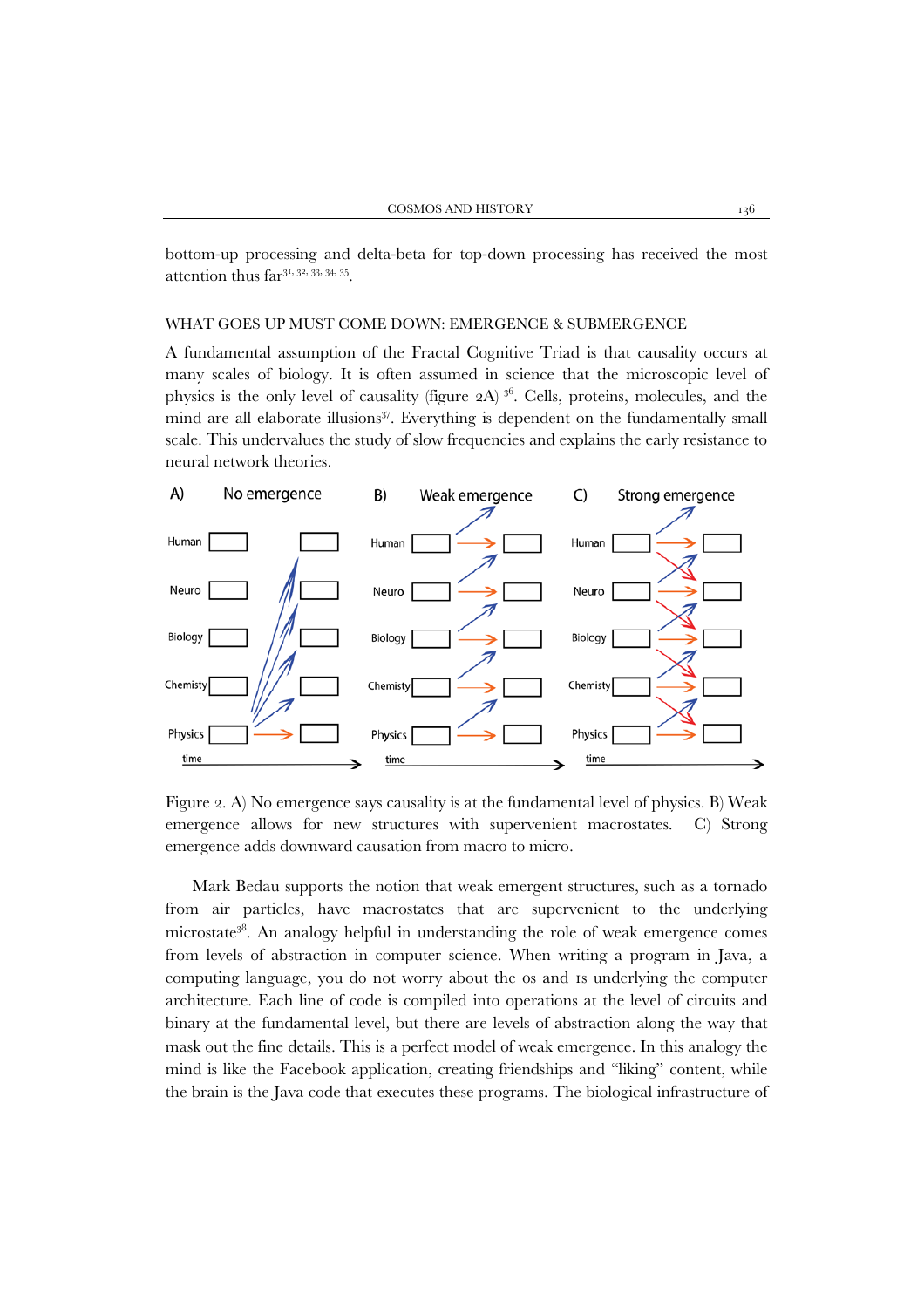the brain is the machine code faithfully computing away the 0s and 1s which make all of this possible. The Java code is supervenient to the details of the binary, but does not violate the fundamental laws of the digital computer. The human mind is only an abstraction and no different from the binary rules that make up the fundamental level.

The shortcomings of weak emergence are demonstrable when the human mind is taken into account. Weak emergence would never allow human consciousness to influence the brain directly, called downward causation. Imagine having a conversation between friends without downward causation: When friend A tells friend B about his escapades last night, his brain generates the necessary words and transmits them through the vocal cords to friend B's brain. Her experience of his words emerges into her mind and she appreciates the meaning of the story. She cannot send her reaction down into her brain, because that would be downward causation. Instead, the brain generates its own response, which is sent over to friend A's brain. The conversation is an epiphenomenal illusion. The slow rate of language is supervenient to the fast neural firing, such that without downward causations the friends are helpless spectators to the workings of their brains. In weak emergence, consciousness is more like watching a movie, than playing a video game. Your choices are the result of a long complex causal chain of brain states<sup>39</sup>.

Tony Bell at University of California, Berkeley has been developing a theory of submergence.<sup>40,41</sup> Bell argues that emergence alone is suboptimal according to Occam's Razor, because information only flows in one direction: from the bottom up. Submergence is a new concept that says macroscopic systems can cause and create the microscopic, from the top down. Going back to the conversation between friends, their conscious experience still emerges from neural interactions. As words enter the cochlea, they are converted into gestalt perceptions for the slow oscillations of the entire brain. When friend A experiences this gestalt perception, he formulates a response that is sent down into his neural architecture. This information is then transmitted through his vocal cords over to friend B's cochlea. In this framework, two minds can genuinely communicate. When trying to explain a fast conversation between two intellectuals in terms of neurotransmitter release and subatomic spins, the model loses all meaning of the conversation and is unnecessarily complicated.

Walter Freeman applies strong emergence to neurophysiology, suggesting that macroscopic brain oscillations emerge to integrate perceptual experience, form a behavioral response, and submerge back into cortical modules for execution $4^2$ . The downward causation from the entire brain to the modules represents the choice of the organism. In this model, consciousness exists as an emergent field in the brain.

Timothy O'Connor defines strong emergence as a property held by the whole that is not explainable by a mere sum of the parts $43$ . Quantum mechanics offers the best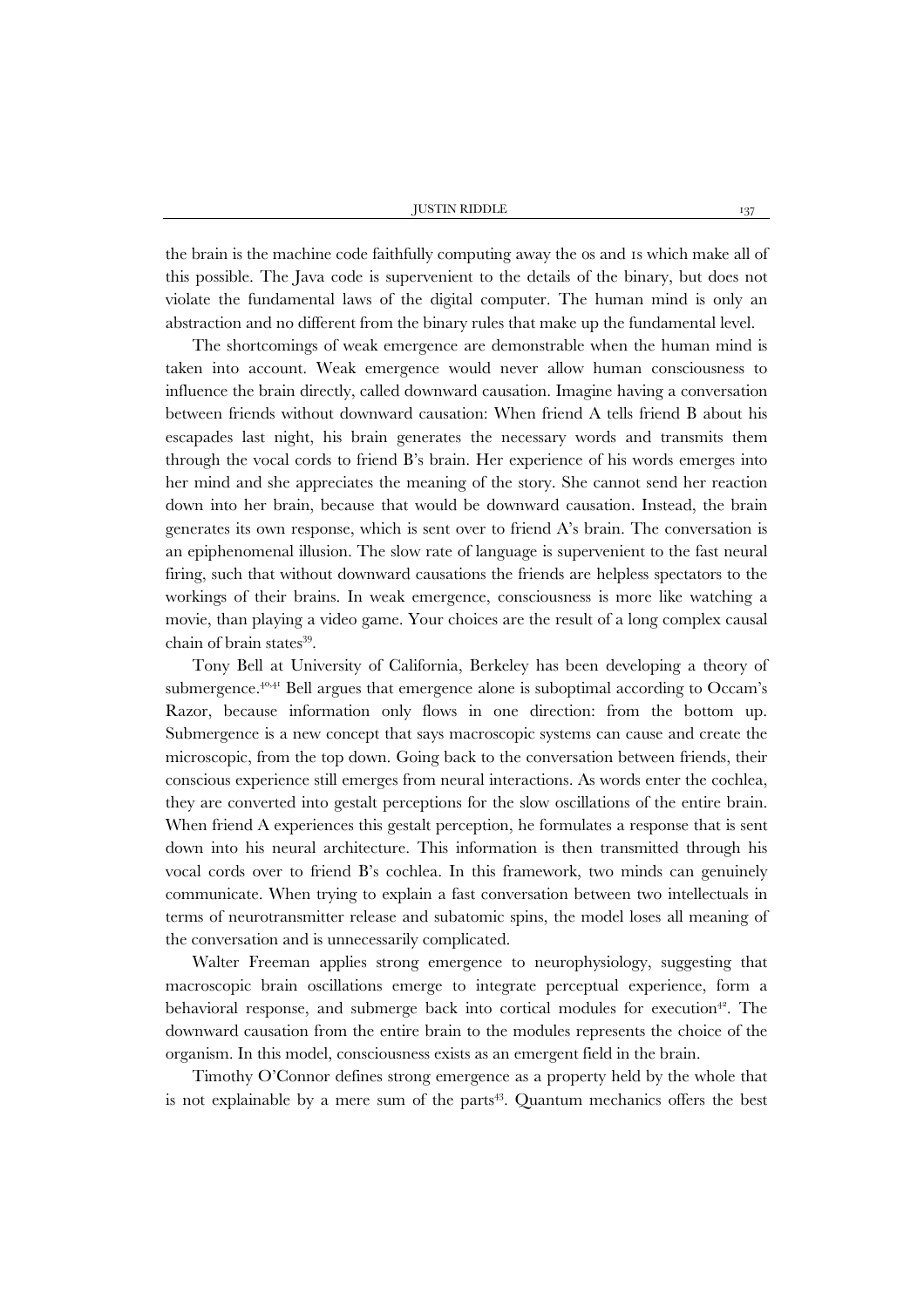mechanism by which the whole is truly greater than the sum of the parts. A wave function that governs many possible physical states is not describable in terms of the physical states alone. Superfluids and superconductors offer a particular example, where, under the proper conditions, many disparate physical systems are enveloped into a single wave function that has downward causality to its constituent parts.

#### HOMUNCULUS SOLUTION

Evidence is accumulating that biology is composed of quantum computers, from cells to proteins<sup>44, 45, 46, 47</sup>. Quantum coherence (QC) is the primary requirement for quantum computation in which a system is sufficiently isolated from the environment, and the subtle properties of quantum theory become dominant. A single wave function emerges to govern all of the parts and serves as a candidate for mental experience, for a variety of reasons: 1) macroscopic unity of self, 2) freewill to collapse the wave function, and 3) oscillation inherent in collapse rate. Finally, quantum computers are nested inside of each other across scales of magnitude, as shown in figure 3, giving way to strong emergence.



Figure 3. Distinct levels of resonance that scale orders of magnitude from the whole brain down to pi-stacks of aromatic rings

The fractal nature of the human body has long been appreciated. When you measure raw electrical activity from the brain, it forms a 1/f power spectrum, called pink noise<sup>48, 49</sup>. Pink noise is found when measuring all biological systems, from proteins to the brain to the entire body to nature<sup>50</sup>. The Feigenbaum ratio is fundamental to fractal geometry in describing the rate at which a pattern will reoccur in a fractal. When watching a movie that zooms in on a fractal, after a certain amount of time, the starting pattern remerges. In fractal biology, the Feigenbaum ratio is a fundamental aspect of information processing51. There is a locus of cognitive experience at fixed intervals when zooming in. These are proposed to be the scales at which biology has established QC. If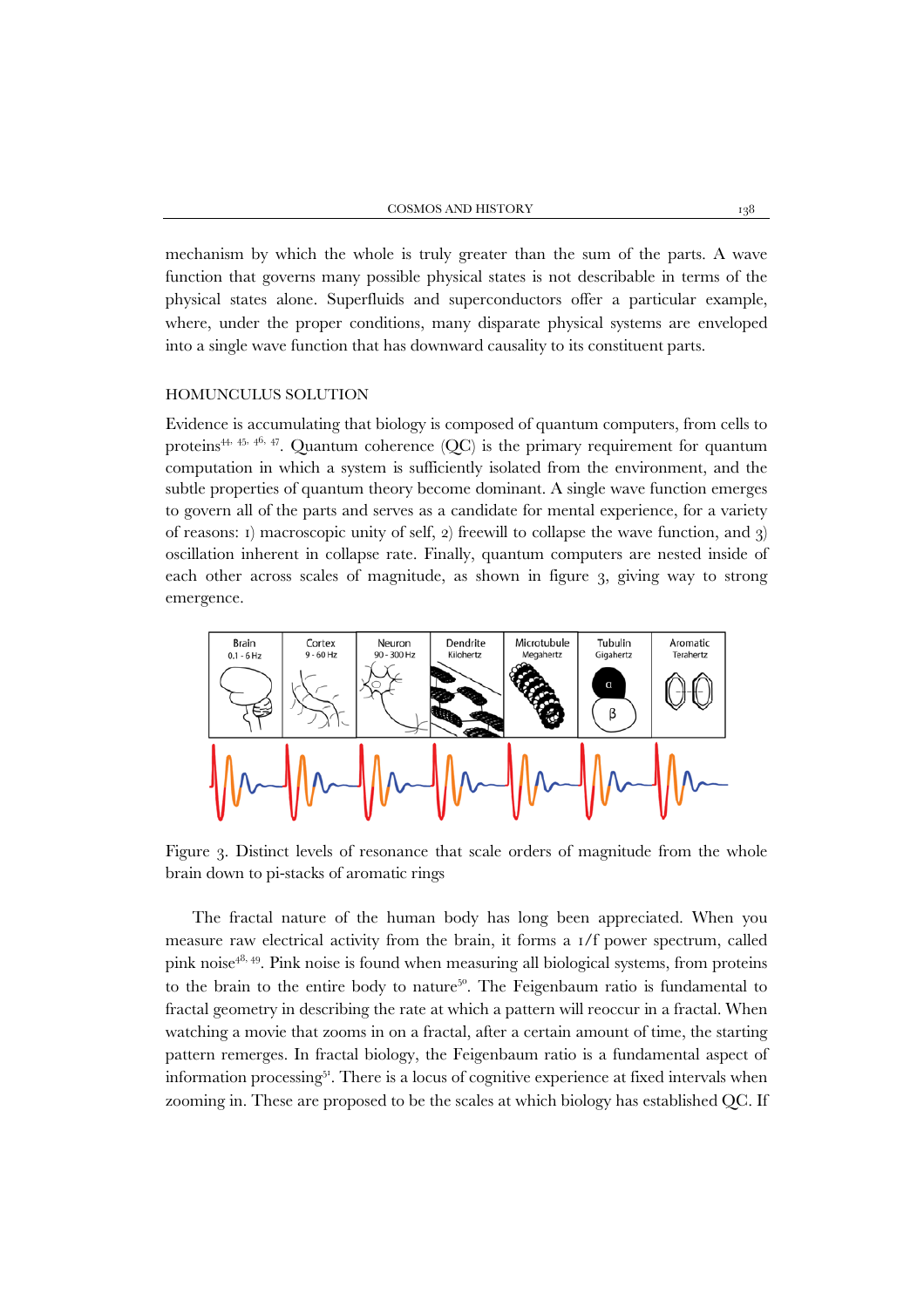subjective experience originates from a particular quantum computational level—say, the level of the entire brain—then zooming into regions of the cortex reveals QC an order of magnitude smaller and faster in frequency, as predicted by the Feigenbaum ratio. At each level, quantum minds are undergoing quantum computation to experience their own cognition.

The Homunculus Problem was proposed by Daniel Dennett as a way to question the validity of qualitative experience39. Is there really a little person inside of the body pulling the strings? That little person would require a little person inside of his head, ad infinitum. The Fractal Cognitive Triad embraces and rephrases this as the *Homunculus Solution*: inside every biological quantum computer are quantum computers, a scale of magnitude smaller. These are the voice in the head of the quantum computer which communicate via a new form of information processing called "frequency fractal computation."

## FRACTAL COMPUTER: ALL THE BELLS AND WHISTLES

Submergence & emergence might be implemented in biology using frequency fractal computing, pioneered by Anirban Bandyopadhyay<sup>52</sup>. The core of this computer is actually not a core at all, but layers of material that oscillate across orders of magnitude. There is fine material, which oscillates in fast frequencies, and gross material, with slow resonate frequencies. Bandyopadhyay synchronizes the resonant frequencies such that, for a given material, the slowest resonant frequency synchronizes with the fastest resonant frequency of the material an order of magnitude larger: emergence. The fastest resonant frequency synchronizes with the slowest of the material an order of magnitude finer: submergence. Finally, there is a resonant frequency in the middle, which is unique to that level. Each level communicates up and down one level in scales of magnitude. Viewed collectively, interface with any level will resonate throughout the entire structure; therefore, the output resonance at every level is dependent on the whole. According to Bandyopadhyay, this fractal arrangement of resonance gives rises to novel computation, which does not need to be explicitly programmed.

Bandyopadhyay was inspired to design the fractal computer by studying the inside of neurons. He isolated individual microtubules and measured their resonance properties<sup>53</sup>. He found three distinct resonance bands in the megahertz range (figure  $\alpha$ ). Microtubules are composed of tubulin proteins. Similarly, tubulin proteins resonate in three distinct frequency bands, but in the gigahertz range. Most intriguing, he found that interfacing with a single tubulin protein in one of these frequencies altered the resonant properties of the whole microtubule. When he measured large bundles, or networks, of microtubules, he found, yet again, a triple resonance band in the kilohertz range. Although not directly tested, these macroscopic resonance properties may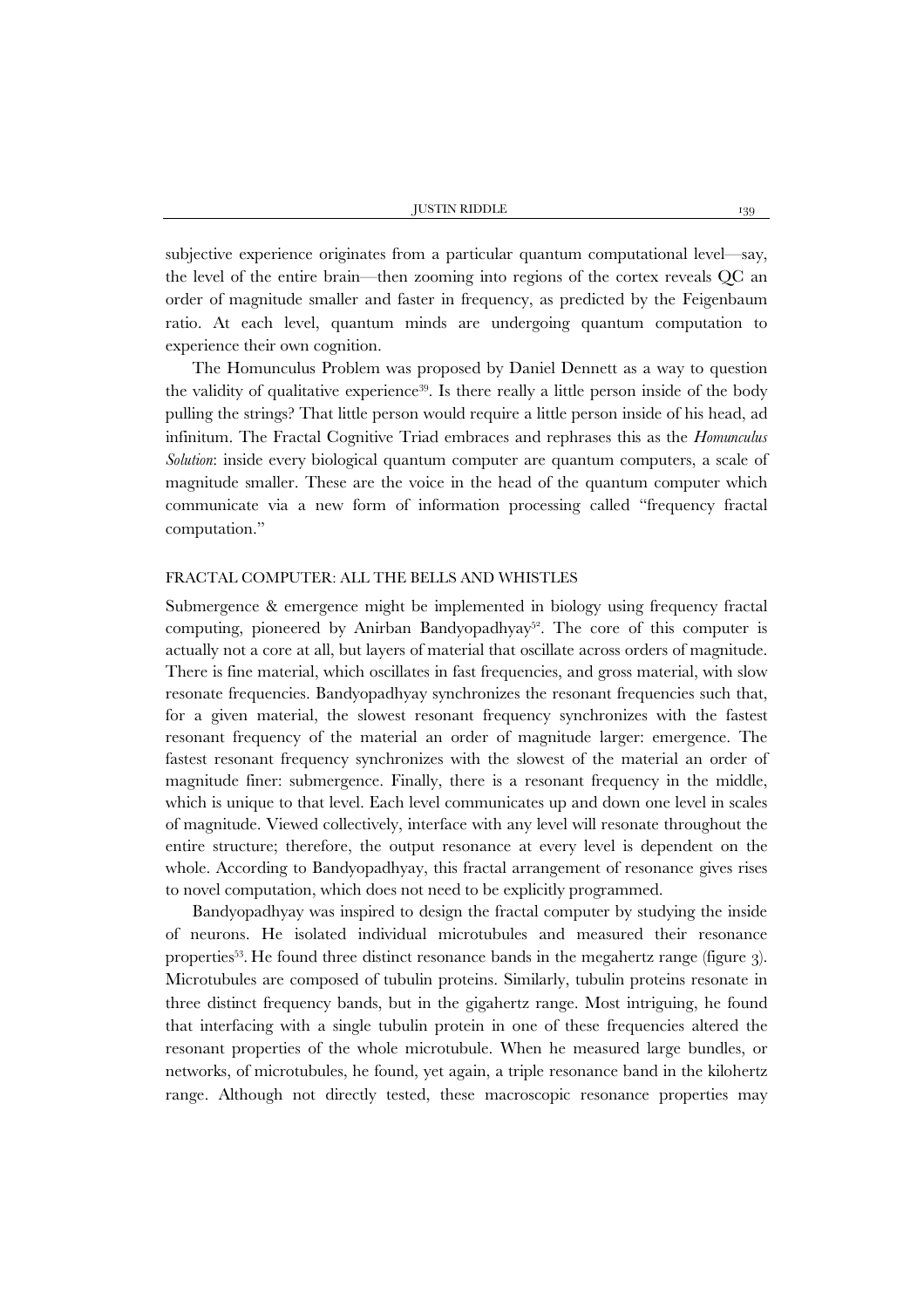orchestrate with resonant frequencies at the microtubule level. This model gives rise to a picture of biology as a fractal computer. Activity at any level will affect the entire system.

Henry Stapp's theory of Quantum Zeno Effect (QZE) for coordinating bodily function is worth noting here $54$ . In his theory, the mind chooses a template of action from its Hilbert space of possible functions. Upon collapse to this choice, this template is propagated down into biology and, over time, trains the body to perform complicated actions from simple templates. This fits nicely in the Fractal Cognitive Triad, where subjective choices are treated as templates that submerge (downward causation) into the biological fractal computer to orchestrate behavior.

## TRIAD OF COMPUTERS

In summary, my overarching metaphysical model is that the body is a digital computer, the mind is a quantum computer, and the spirit is a fractal computer<sup>55</sup> (figure  $4$ ). The three-world model is inspired and adapted from Roger Penrose<sup>56</sup>. At every level of the fractal computer, there are quantum computer minds entangled to each other, most directly to quantum computers one level higher and one level lower in the fractal. The quantum computers at lower levels are nested within the higher levels. In this way, they genuinely emerge into a larger quantum computer, and the higher levels submerge into their constituent quantum computers.



Figure 4. The implementation of the Fractal Cognitive Triad in biology requires a digital interface for quantum computers nested within each other to form a fractal computer that spans many orders of magnitude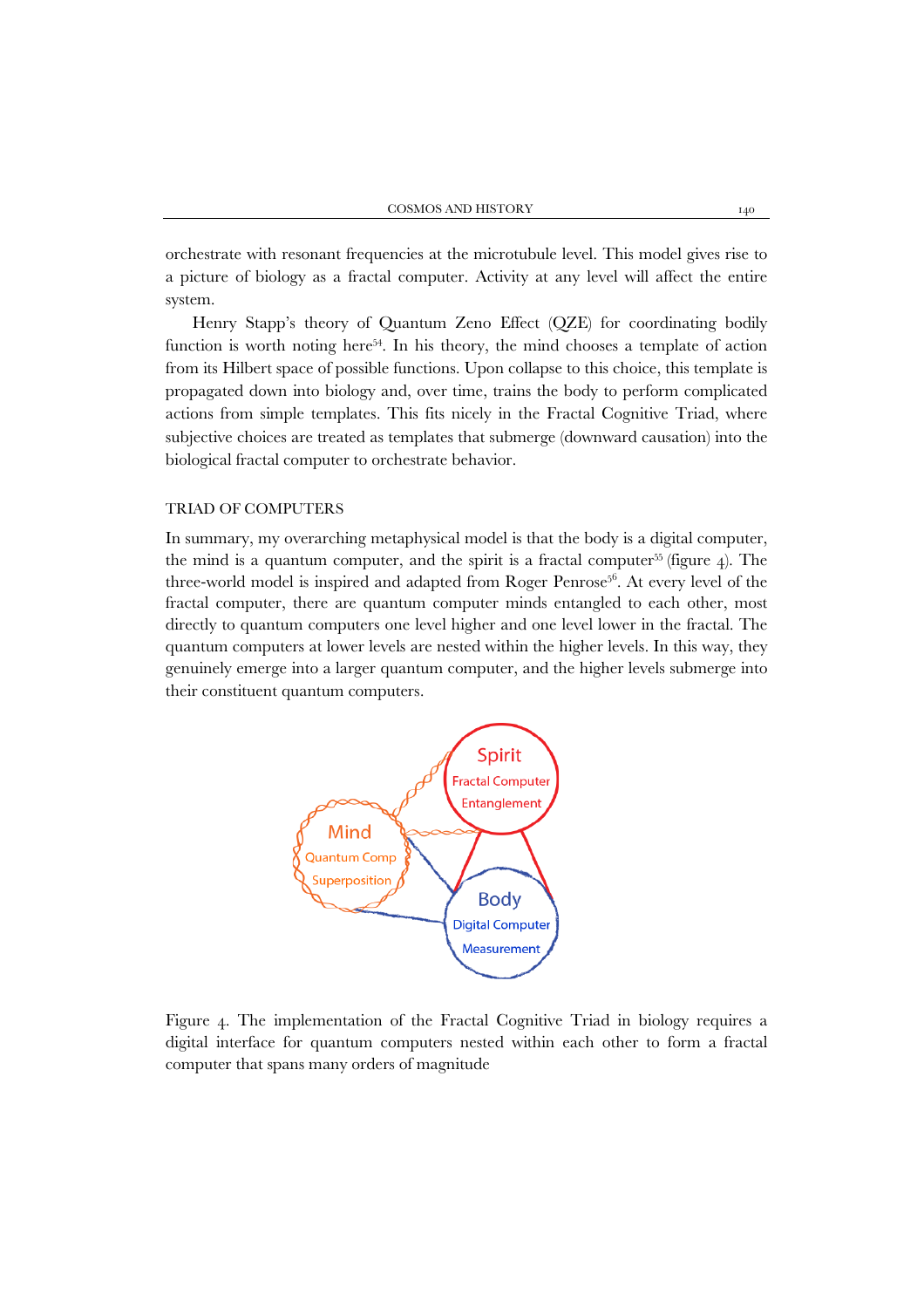#### VOICES IN YOUR HEAD

In addition to the biological model, the Fractal Cognitive Triad is supported by introspective and meditative practice. The principle of submergence and emergence means there are voices inside your head that are communicating and vying for your attention. When you are conflicted over a choice in your life, this theory suggests there are tiny conscious beings inside your brain that are operating at a faster frequency and discussing or arguing among them about your appropriate action.

The voices in your head are not at the level of your subjective experience, but they emerge into your consciousness and submerge from your consciousness. There is a resonance between those voices and yourself. In other words, you are a fractal computer that extends down through these levels, but your subjective awareness is at the level of the whole brain, your quantum computer. Even deeper in the fractal computer, the neurons in your brain demonstrate their own conscious awareness that submerges from cortical structure and emerges from microtubule formations.

David Eagleman's book *Incognito* explores how the mind can be unaware of the unconscious functioning of the brain<sup>57</sup>. Humans often claim ownership of thoughts and actions, but all too often react without conscious thought or stumble upon a bright idea with no pretense for the discovery. Eagleman equates human thought to newspaper headlines and the brain to the happenings of the entire human race.

The act of meditation can be used to access the levels beneath the level of consciousness. Experienced meditators have found that they are able to dive into the perception of a particular voice in their head $58$ . Once in that perception, they can start making alterations that are more in line with their ideal behavior. These voices are usually beneath awareness, but their influences are dramatically felt. For true transformation of self, it may be necessary to submerge into the brain and reprogram the neural underpinnings of conscious experience.

Richard Schwartz is a family therapist who realized, in the course of treating his patients, that it was not sufficient to consider each patient to have a single personality<sup>59</sup>. He discovered that his patients had Internal Family Systems, in which there were many personality types acting dysfunctional together. He found a system to address these parts of the patient and bring the whole system into harmony. In the Fractal Cognitive Triad, humans have a single self, but are made of many parts that act, primarily, autonomously.

Rhawn Joseph suggests a model where streams of consciousness merge and diverge<sup>60</sup>. In split-brain patients the connecting fiber between the two brain hemispheres is cut. It seems that two different conscious experiences are taking place simultaneously. Which side of the brain is the subjective experience of the whole person? It is not clear. The left hemisphere can speak since it controls language, but the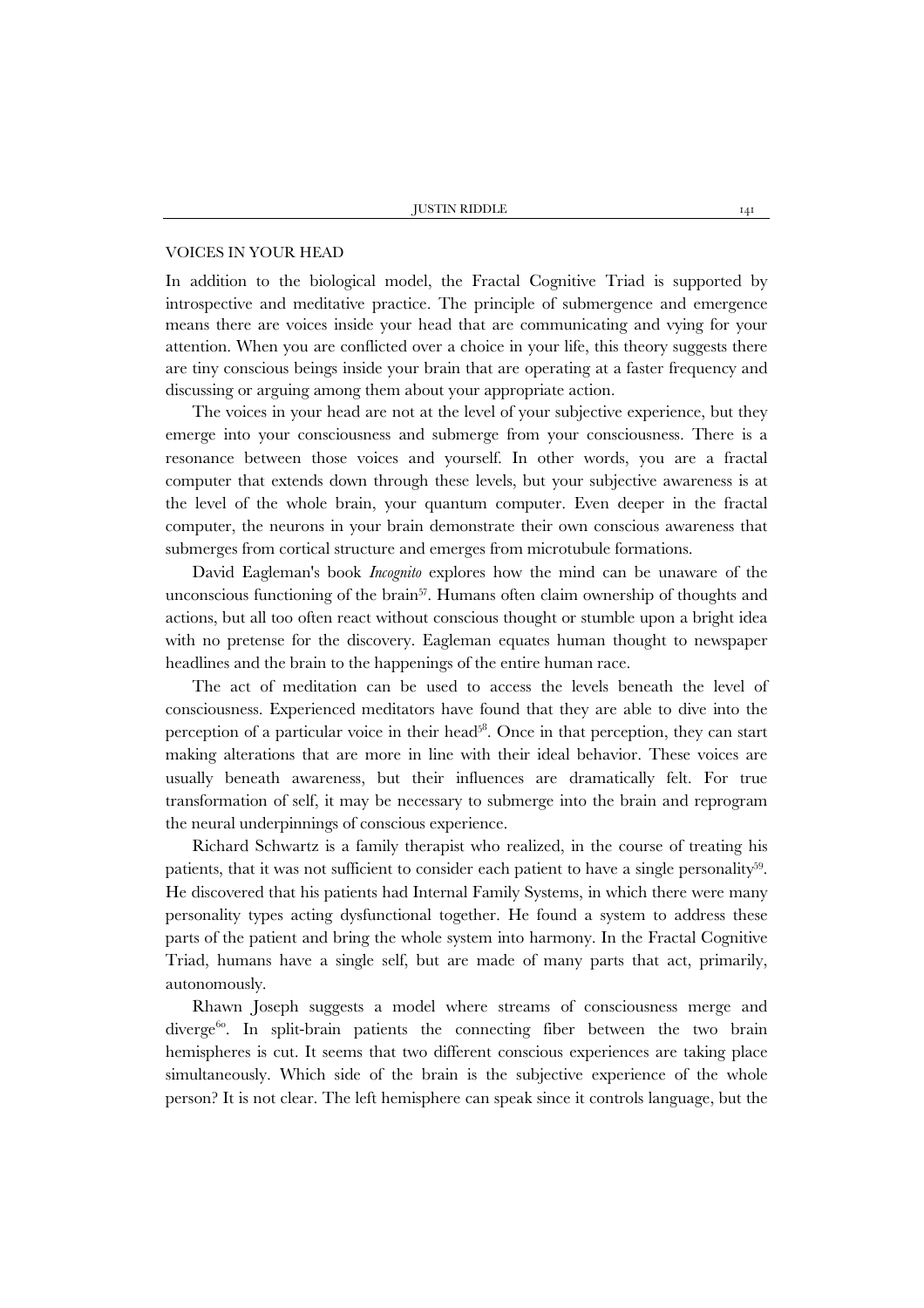right hemisphere displays its opinion in bodily control. In certain cases, the different hemispheres are exhibiting emotional experiences vastly different from each other. Perhaps, in split-brain patients, the level of the whole brain at theta, delta, and slown is cut in half into two different subjective experiences.

## ZOOMING OUT INTO COLLECTIVE CONSCIOUSNESS

What is the level higher than human subjective experience in the fractal computer? This is the level of social interaction. When two people begin a conversation, they create an oscillatory system that exists at a slower timescale than either person, but emerges from the interaction. The frequencies of collective consciousness are the periods of awkward silence; the length of time that is appropriate for one person to speak at length; the subtle check-in with each person to the group. In this sense, social skills may be equivalent with the ability to resonate with oscillations one order of magnitude slower than subjective experience.

Even higher levels can be reached when alone in a meditative state or with group meditative exercises. Sperry Andrews has developed a technique of collective conscious experience in which the group openly shares ongoing conscious experience and discusses the meaning of self-awareness, while making eye contact $^{61}$ . At the extreme end of this zooming out practice, people report expansiveness and oneness with the universe. In the Fractal Cognitive Triad, one can allow even higher levels to submerge into subjective experience.

What are the levels of QC larger than the self? Given that scientists are still trying to establish QC at biological levels, such as proteins and microtubules, it is a bit premature to discuss potential sources of QC larger than the body. Could the entire Earth be conscious? This seems farfetched in modern science, but many mystical traditions believe Earth to be a conscious being. If true, then Earth's awareness would exist many levels above the human level in the fractal computer. Perhaps each human being is a like a neuron in the brain of the Earth. We are the voices in her head.

> Department of Psychology University of California, Berkeley

#### REFERENCES

- 1. Berger, H. (1929) Uber das elektrenkephalogramm des menschen. Arch. Pshychiatr.
- 2. Cimino, G. (1999) Reticular theory versus neuron theory in the work of Camillo Golgi. Physics Riv Int Stor. Sci. Vol 36. pp 431-472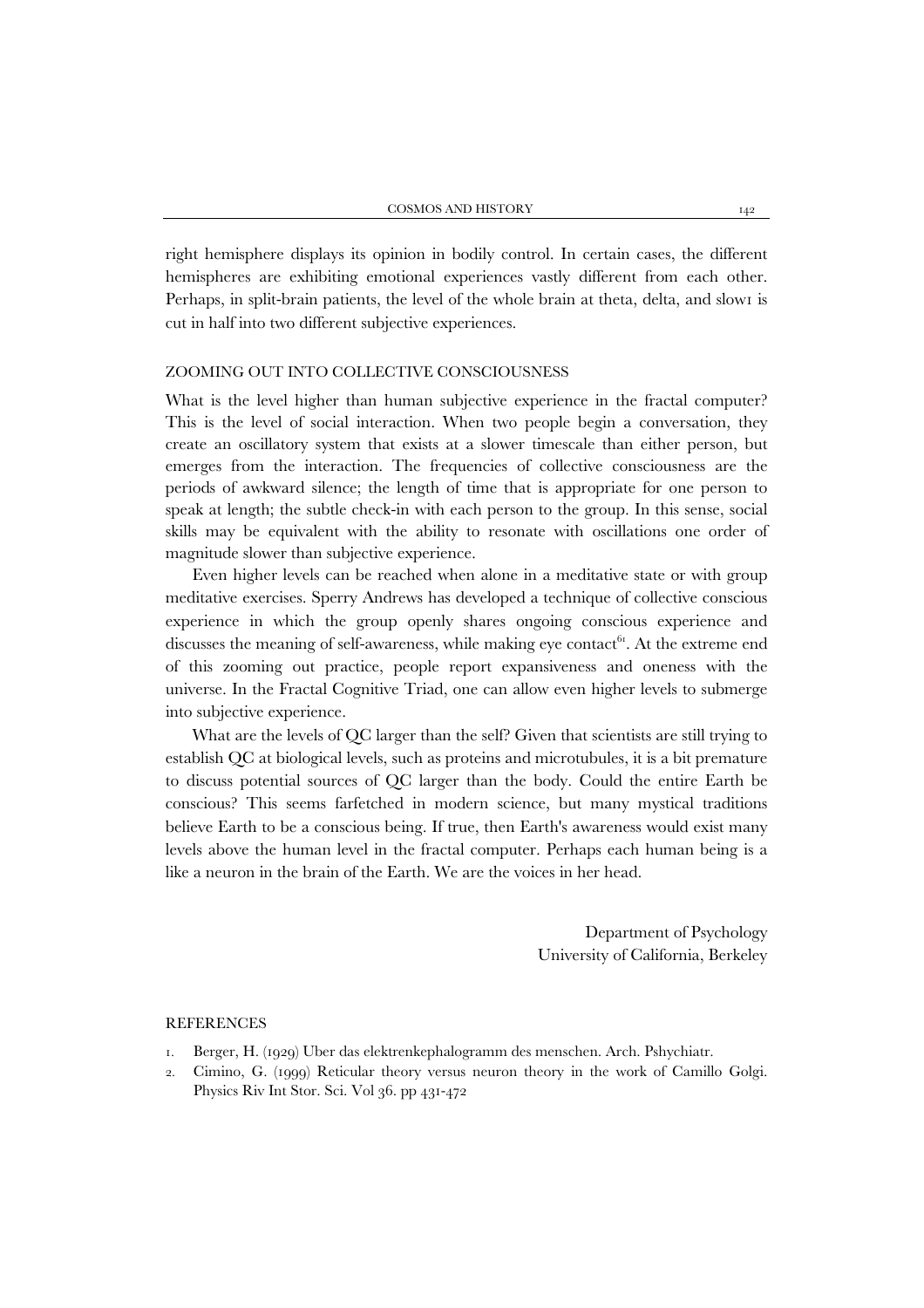- 3. Yuste, R. (2015) From the neuron doctrine to the network doctrine. Nature Reviews Neuroscience. Vol 16. pp 487-97
- 4. Buzsáki, G., Anastassiou, C.A., and Koch, C. (2012). The origin of extracellular fields and currents—EEG, ECoG, LFP and spikes. Nat. Rev. Neurosci. Vol 13. pp 407–420.
- 5. Fries, P. (2005). A mechanism for cognitive dynamics: neuronal communication through neuronal coherence. Trends in Cognitive Sciences. Vol 9. No 10.
- 6. Buzsáki, G. (2011) *Rhythms of the Brain*. Oxford University Press.
- 7. Bennett, M., Barrio, L., Bargiello, D., Spray, D., Hertzberg, E., and Saez, J. (1991) Gap junctions: new tools, new answers, new questions. Neuron Vol 6. pp 305-320.
- 8. Buzsáki, G. and Draguhn, A. (2004) Neuronal oscillations in cortical networks. Science. Vol 304. pp 1926-1929.
- 9. Hameroff, S. (2010) The "conscious pilot" dendritic synchrony moves through the brain to mediate consciousness. Journal of Biological Physics. Vol 35. pp 71-93.
- 10. Chalmers, D. (1995) Facing up the problem of consciousness. Journal of Consciousness Studies. Vol 2. pp 200-209.
- 11. Thaut, M. et al. (2005) Temporal entrainment of cognitive functions. Ann. N.Y. Acad. Sci. pp 243-54
- 12. Jacobsen, J., Stelzer, J., Fritz, T., Chetelat, G., Joie, Renaud., and Turner, R. (in press) Why musical memory can be preserved in advanced Alzheimer's disease. Brain.
- 13. Cohen, D. (2014) Alive Inside: A Story of Music and Memory. Film directed by Rossato-Bennet, M. Projector Media.
- 14. Bauer, P., Carpay, J., Terwindt, G., Sander, J., Thijs, R., Haan, J., and Visser, G. (2013) Headache and epilepsy. Current Pain and Headache Reports. Vol 17.
- 15. Buzsáki, G. (2002) Theta oscillations in the hippocampus. Neuron. Vol. 33 pp 325-340.
- 16. Hasselmo, M. (2006) The role of acetylcholine in learning and memory. Current Opinion in Neurobiology. Vol 16. pp 710-715.
- 17. Knyazev, G. (2011) EEG delta oscillations as a correlate of basic homeostatic motivational processes. Neuroscience and Biobehavioral Reviews. Vol 36. pp 677-695.
- 18. Raichle, M. (2010) Two views of brain function. Trends in Cognitive Science Vol 14. No 4.
- 19. Steriade, M., Contreras, D., Dossi, R. and Nunez, A. (1993) The slow ( $\leq 1$  Hz) oscillation in reticular thalamic and thalamocortical neurons: scenario of sleep rhythm generation in interacting thalamic and neocortical networks. The Journal of Neuroscience. Vol 8. pp 384- 3299.
- 20. Lisman, J. and Jensen, O. (2013) The theta-gamma neural code. Neuron. Vol 77. pp 1002- 1016.
- 21. Skagg, W., McNaughton, B., Wilson, M. and Barnes, C. (1996) Theta phase precession in hippocampal neuronal populations and the compression of temporal sequences. Hippocampus. Vol 6. pp 149-172.
- 22. Foster, D and Knierim, J. (2012) Sequence learning and the role of the hippocampus in rodent navigation. Current Opinions in Neurobiology. Vol 22. pp 294-300.
- 23. Lisman, J. and Buzsáki, G. (2008) A neural coding scheme formed by the combined function of gamma and theta oscillations. Schizophrenic Bulletin. Vol. 34 pp 974-80.
- 24. Chabis, C. and Simons, D. (2011) *The Invisible Gorilla*. Harmony.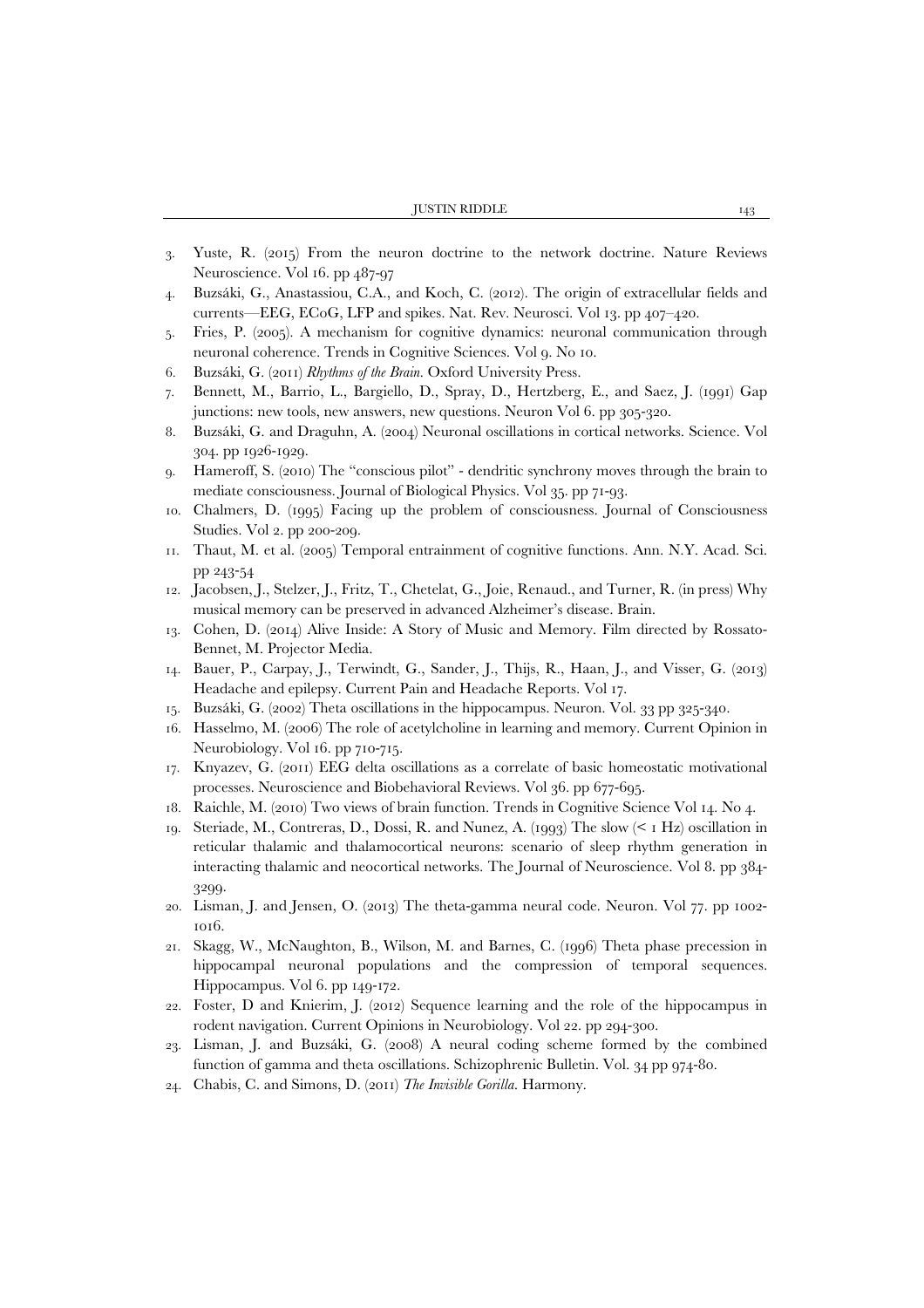- 25. Porjesz, B. et al. (2002) Linkage disequilibrium between the beta frequency of the human EEG and a GABAA receptor gene locus. PNAS. Vol 99. pp 3729-33.
- 26. Engel, A. and Fries, P. (2010) Beta-band oscillations signaling the status quo? Current Opinions in Neurobiology. Vol 20. pp 156-165.
- 27. Wyart, V., Gardelle, V., Scholl, J. and Summerfield, C. (2012) Rhythmic fluctuations in evidence accumulation during decision making in the human brain. Neuron. Vol 76. pp 847-858.
- 28. Crunelli, V. and Hughes, S. (2010) The slow (<1 Hz) rhythm of non-REM sleep: a dialogue between three cardinal oscillators. Nature Neuroscience. Vol 13. pp 9-17
- 29. Klimesch, W. (2012) Alpha-band oscillations, attention, and controlled access to stored information. Trends in Cognitive Sciences. Vol 16. No 12.
- 30. Hanslmayr, S., Matuschek, J. and Fellner, M. (2014) Entrainment of prefrontal beta oscillations induces an endogenous echo and impairs memory formation. Current Biology. Vol 24. pp 904-909.
- 31. Chanes, L., Quentin, R., Tallon-Baudry, C. and Valero-Cabre, A. (2013) Causal frequencyspecific contributions of frontal spatiotemporal patterns induced by non-invasive neurostimulation to human visual performance. The Journal of Neuroscience. Vol 33. pp 5000-5005.
- 32. Bastos A., Vezoli, J., Kennedy, H. and Fries, P. (2014) Visual areas exert feedforward and feedback influences through distinct frequency channels. Neuron. Vol 85. pp 1-12.
- 33. Romei, V., Driver, J., Schyns, P. and Thut, G. (2011) Rhythmic TMS over parietal cortex links distinct brain frequencies to global versus local visual processing. Current Biology. Vol 21. pp 334-337.
- 34. Bauer, M., Stenner, M., Friston, K. and Dolan, R. (2014) Attentional modulation of alpha/beta and gamma oscillations reflect functionally distinct process. The Journal of Neuroscience. Vol 34. pp 16117-16125.
- 35. Buschman, T. and Miller, E. (2007) Top-down versus bottom-up control of attention in the prefrontal and posterior parietal cortices. Science. Vol 315. pp 1860-1862.
- 36. Chalmers, D. (2006) Strong and weak emergence. Chapter from: The Re-emergence of Emergence, eds. Clayton, P. and Davies, P. Oxford University Press.
- 37. Jackson, F. (1982) Epiphenomenal qualia. Philosophical Quarterly. Vol 32. pp 127-136.
- 38. Bedau, M. (1997) Weak emergence. Philosophical Perspectives. Vol 11. pp 375-99.
- 39. Dennett, D. (1992) Consciousness Explained. Back Bay Books.
- 40. Bell, T. (1999) Levels and loops: the future of artificial intelligence and neuroscience. Phil. Trans. R. Soc. Lond. B. Vol. 354
- 41. Bell, T. (2014) Emergence, submergence and no noise: how brains probably work. Foundations of Mind meeting. Lecture given on May 30th, 2014.
- 42. Freeman, W. (1975) Mass action in the nervous system. Academic Press Inc.
- 43. O'Connor, T. (1994) Emergent properties. American Philosophical Quarterly. Vol 31. pp 658-78
- 44. Sarovar, M. et al. (2010) Quantum entanglement in photosynthetic light harvesting complexes. Nature Physics. Vol. 6.
- 45. Ritz, T. et al. (2004) Resonance effects indicate a radical-pair mechanism for avian magnetic compass. Letters to Nature. Vol. 4 pp 177-80